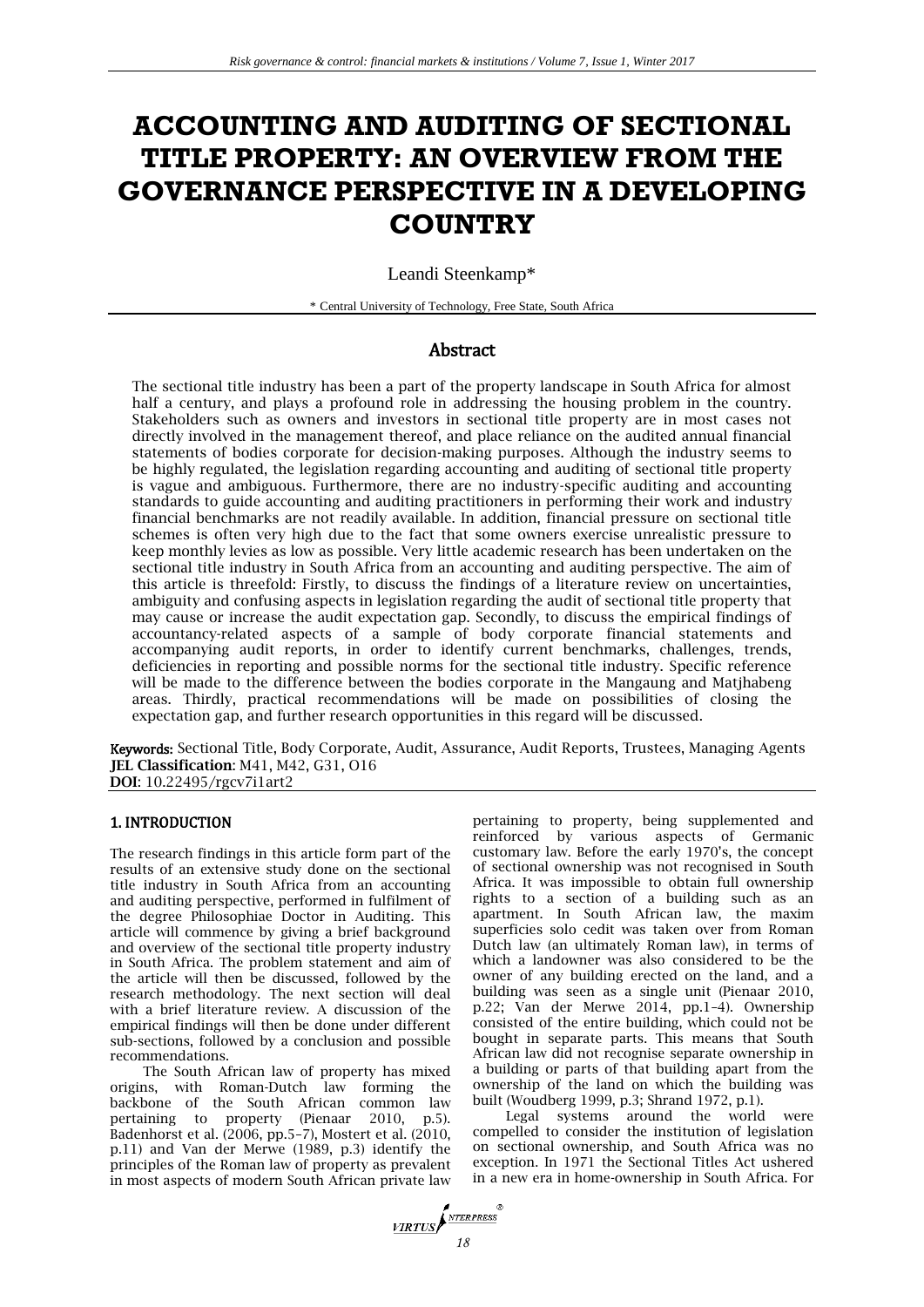the first time in the history of South African law, home owners were able to purchase a section of a building, such as an apartment, with full ownership rights on that section (Van der Merwe 2014, pp.1–9; Woudberg 1999, p.3; Nel 1999, p.1; Shrand 1972, p.1; Paddock 2008, pp.1–3). The original Sectional Titles Act No. 66 of 1971 was later completely overhauled, improved and replaced by the Sectional Titles Act No. 95 of 1986. The Sectional Titles Act No. 95 of 1986 has been amended by Act No. 11 of 2010, which was published in the Government Gazette on 7 December 2010.

The Sectional Titles Amendment Act No. 11 of 2010 contained the final amendments to the 1986 Sectional Titles Act before the split thereof into three separate statutes (Van der Merwe 2014, pp.1– 35; Van der Merwe 2012, pp.611–612). T. Maree (2015, p.1) explains that the original 1986 Act contained a number of problems regarding the examination, approval and filing of scheme rules and dispute resolution. Durham (2015, p.1) and Van der Merwe (2012, p.611) refer to the three new pieces of legislation as third generation sectional titles legislation. The Sectional Titles Schemes Management Act No. 8 of 2011 (also referred to as the STSMA), incorporates all governance and management provisions regarding sectional titles. These sections were taken out of the 1986 Act and amended and adapted to create the STSMA. The remainder of the Sectional Titles Act No. 95 of 1986 (STA) was amended by the Sectional Titles Amendment Act No. 33 of 2013. The 1986 act now only contains technical registrations and survey provisions. The Community Schemes Ombud Service Act No. 9 of 2011 (also referred to as the CSOSA) henceforth provides a dispute resolution mechanism for sectional title and other community schemes. However, the three Acts operate as a unit, and more than four years after being promulgated, neither law has been proclaimed yet. As a result, this article will refer only to the Sectional Titles Act No. 95 of 1986.

During 2010, it was estimated that the South African sectional title industry consisted of almost 60 000 schemes (also known as complexes), comprising over 800 000 individual units (Van der Merwe 2014, p.1–30(17); Editorial 2010, p.1; Muller 2009, p.42). (See also Editorial (2008, p.2).) According to a recent general household survey issued by Statistics South Africa, there are currently around 714 000 households living in flats or apartments and roughly a further 233 000 households living in town house complexes, adding up to approximately 947 000 households living in sectional title schemes (Statistics South Africa 2015, p.122;125).

From the above it follows that sectional title property plays a vital role in the property industry in South Africa. There are various risks involved in being a trustee of a body corporate, and the risks are being aggravated by owner apathy with regard to scheme management. Furthermore, managing agents face numerous practical problems in the day-to-day management of sectional title schemes, and various incidents of fraud occurred in the industry in recent years (Steenkamp & Lubbe 2015c, p.560). There are a large number of contradictory and confusing legal aspects in the current sectional title legislation. Accounting and auditing practitioners also encounter various practical challenges when performing accounting and assurance services for sectional title clients. Very few members of bodies corporate have knowledge of accounting standards, and this raises questions regarding an appropriate and cost-effective framework to use in the financial reporting of sectional title entities (Steenkamp & Lubbe 2015b, p.569). The size of the entities and the cost constraints they face also raises questions on how to perform proper assurance engagements in the most cost-effective way (Steenkamp & Lubbe 2015a, p.551). Even though the legislation relating to sectional title property has been in place for more than 40 years, library, archive and internet searches revealed that very little academic research has so far been done on sectional titles in South Africa. The academic research identified was mostly postgraduate research in the fields of law, cost accounting, taxation and regional planning, meaning that no academic research has been done specifically from an accounting and auditing perspective to date on the sectional title industry in South Africa, except for the study by Lubbe for the degree Magister in Accounting (2013).

The aim of this article is threefold: Firstly, to discuss the findings of a literature review on uncertainties, ambiguity and confusing aspects in legislation regarding the audit of sectional title property that may cause or increase the audit expectation gap. Secondly, to discuss the empirical findings of accountancy-related aspects of a sample of body corporate financial statements and accompanying audit reports, in order to identify current benchmarks, challenges, trends, deficiencies in reporting and possible norms for the sectional title industry. Specific reference will be made to the difference between the bodies corporate in the Mangaung and Matjhabeng areas. Thirdly, practical recommendations will be made on possibilities of closing the expectation gap, and further research opportunities in this regard will be discussed.

## 2. LITERATURE REVIEW

## 2.1. Introduction

During the course of the literature review, the author identified several regulations, rules and sections in the Sectional Titles Act and related publications that contain wording which is not in accordance with accepted accounting terminology. Various instances of unclear and contradictory pieces of legislation and literature were also identified. It should, however, be noted that a full legislative analysis falls outside the scope of this article and will be dealt with by the authors in a subsequent research output. This section of the article will introduce the concepts relating to auditing and accounting as per the Sectional Titles Act and highlight some practical issues identified in related literature.

## 2.2. Sectional Titles Act requirements

The Sectional Titles Act No. 95 of 1986 deals with auditing and assurance in Prescribed Management Rule (PMR) 40 of the Act, the wording of which is as follows: "At the first general meeting and thereafter at every ensuing annual general meeting, the body corporate shall appoint an auditor to hold office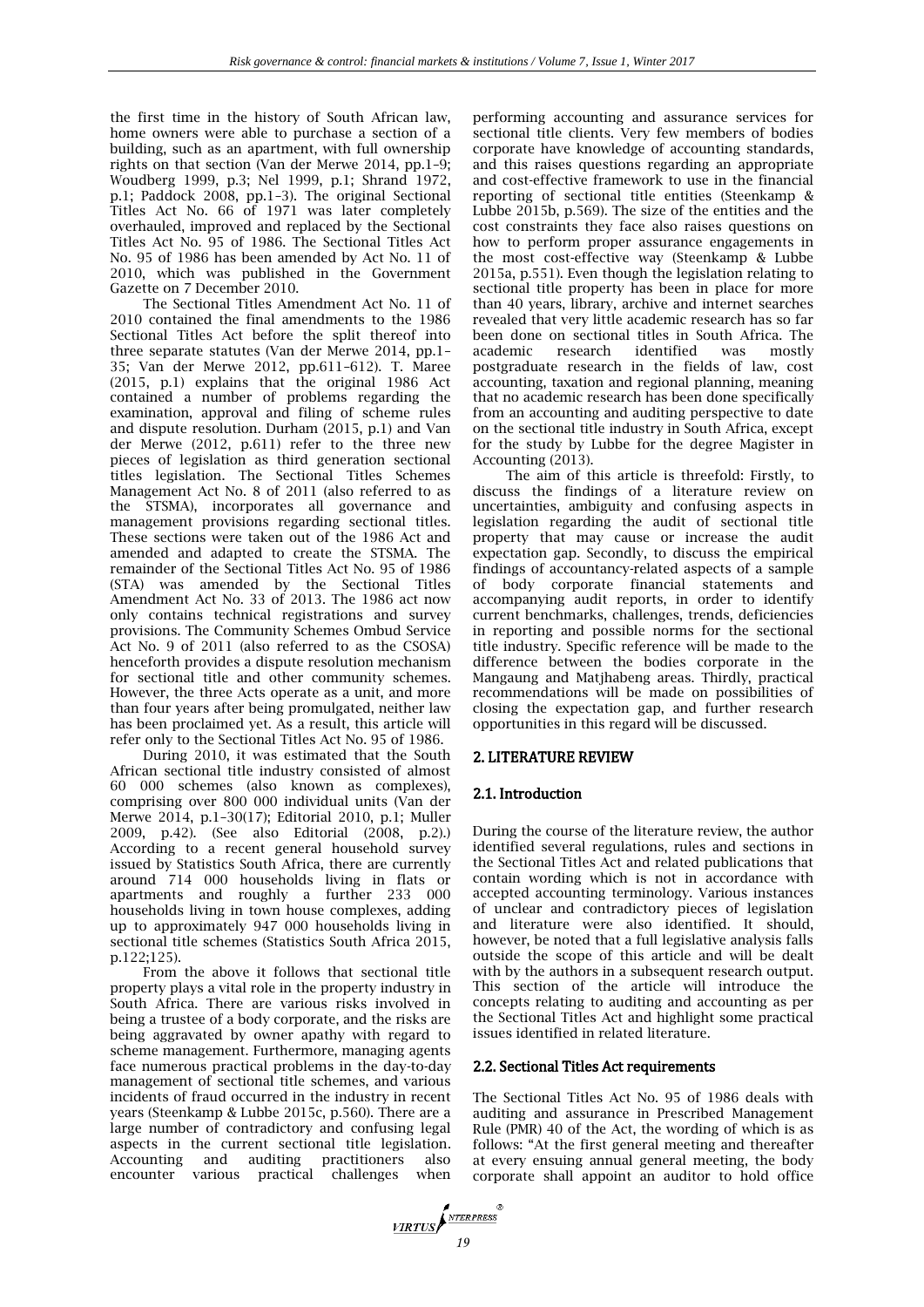from the conclusion of that meeting until the conclusion of the next annual general meeting: Provided that where a scheme comprises less than 10 units, an accounting officer may be appointed for that purpose and the auditor or accounting officer, as the case may be, must sign the financial statements."

Steenkamp & Lubbe (2015a, p.552), explain that there are four aspects in this Rule which should be taken note of. Firstly, fact that the heading of prescribed management rule (PMR) 40 (in Annexure 8 of the STA Regulations) refers to the concept of "audit"; secondly, the "appointment of an auditor to hold office"; thirdly the concept of the "accounting officer" in cases of a scheme consisting of less than ten units; and fourthly the required "signing of the financial statements." Currently available publications (Paddock 2008, pp.10–1; Pienaar 2010, pp.163–169; Constas & Bleijs 2009, p.100; Van der Merwe 2014, p.14–10(1)) on sectional titles also do not give any further guidance on auditing other than what is stated in the Act. (See also Riddin (2011, p.1).).

#### 2.3. Small Schemes

In the updated Sectional Titles Act as well as the new Sectional Title Schemes Management Act and Regulations thereto, the option for small bodies corporate to appoint accounting officers were scrapped from the legislation (see section 2 above). Therefore, the legislation does not contain any definition of or reference to 'accounting officers' anymore. The new rule  $17(6)(j)(vi)$  stipulates that an auditor should be appointed to audit the financial statements, unless all sections in the scheme are registered in the name of one person. The reason for the change in legislation is due to the fact that banking institutions require audited body corporate financial statements as one of the prerequisites in granting a home loan to a prospective buyer of a sectional title unit (Paddock 2010, p.8; Lubbe 2013, p.92). In future, this change in the legislation may negatively impact on the practices of some members of professional bodies (such as the South African Institute of Professional Accountants (SAIPA)) who used to act as accounting officers for bodies corporate. It may also have an effect on the accounting and auditing fees paid by smaller bodies corporate.

#### 2.4. Financial Statements

Section 37(1) requires the trustees to prepare "a financial statement in conformity with generally accepted accounting practice". Taking the principles of statutory interpretation into account (Botha 2005, pp.39–44), the sentence "in conformity with generally accepted accounting practice" in the Sectional Titles Act will have to be interpreted as either IFRS or IFRS for SMEs. (See also Lubbe (2013, p.127).) International Accounting Standard (IAS) 1 sets overall requirements for the presentation of financial statements as well as guidelines for their structure and minimum requirements for their content (IFRS Foundation 2015, p.A836). The newly revised IAS 1 brought about several changes regarding the wording used in financial statements. Previously IAS 1 used the titles "balance sheet",

"income statement" and "cash flow statement". In order to better reflect the functions of the statements the titles were changed. In accordance with IAS 1, a complete set of financial statements comprises of a statement of financial position as at the end of the period; a statement of profit or loss and other comprehensive income for the period; a statement of changes in equity for the period; a statement of cash flows for the period; notes, comprising a summary of significant accounting policies and other explanatory information; and a statement of financial position as at the beginning of the earliest comparative period when an entity applies an accounting policy retrospectively or makes a retrospective restatement of items in its financial statements, or when it reclassifies items in its financial statements.

## 2.5. Information and Notes Pertaining to Proper Financial Management

As part of Subsection 2 of Section 37 the Act prescribes the detail of further information to be contained in the annual financial statements of a sectional title scheme as follows: *"The financial statement shall include information and notes pertaining to the proper financial management by the body corporate, including: (a) the age analysis of debts in respect of levies, special levies and other contributions; (b) the age analysis of amounts owing by the body corporate to the creditors & in particular to any public or local authority in respect of rates and taxes and charges for consumption or services, including but not limited to, water, electricity, gas, sewerage and refuse removal; and (c) the expiry dates of all insurance policies."*

Regarding the age analysis of debts and amounts owing, the Act does not specify the format, content or level of detail of the age analyses. The Act does not indicate whether the age analysis should include all debtors and creditors, or perhaps just those over 30 days. Furthermore, regarding the level of detail, the Act does not make mention of whether the age analysis should include the names of the individual debtors and creditors (Lubbe 2013, p.132).

## 2.6. Reserve Fund Requirement

Probably the most significant and most controversial change brought about by the third generation sectional title legislation is the requirement by section 3(1)(b) of the new proposed Sectional Title Schemes Management Act (STSMA) to establish and maintain a reserve fund. Section 3(1)(b) of the STSMA requires the fund to be reasonably sufficient to cover the cost of future maintenance and repair of common property, but not less than such amounts as may be prescribed by the Minister. Currently, it is estimated that the percentage will be 25% of total levy contributions. It is widely believed that bodies corporate that do not currently have a reserve fund in place will be granted a period of two years from enactment of the new Regulations (Prince 2015a, p.1; Prince 2015b, p.1).

#### 3. RESEARCH METHODOLOGY

The research design was developed to address the research problem stated above. The research

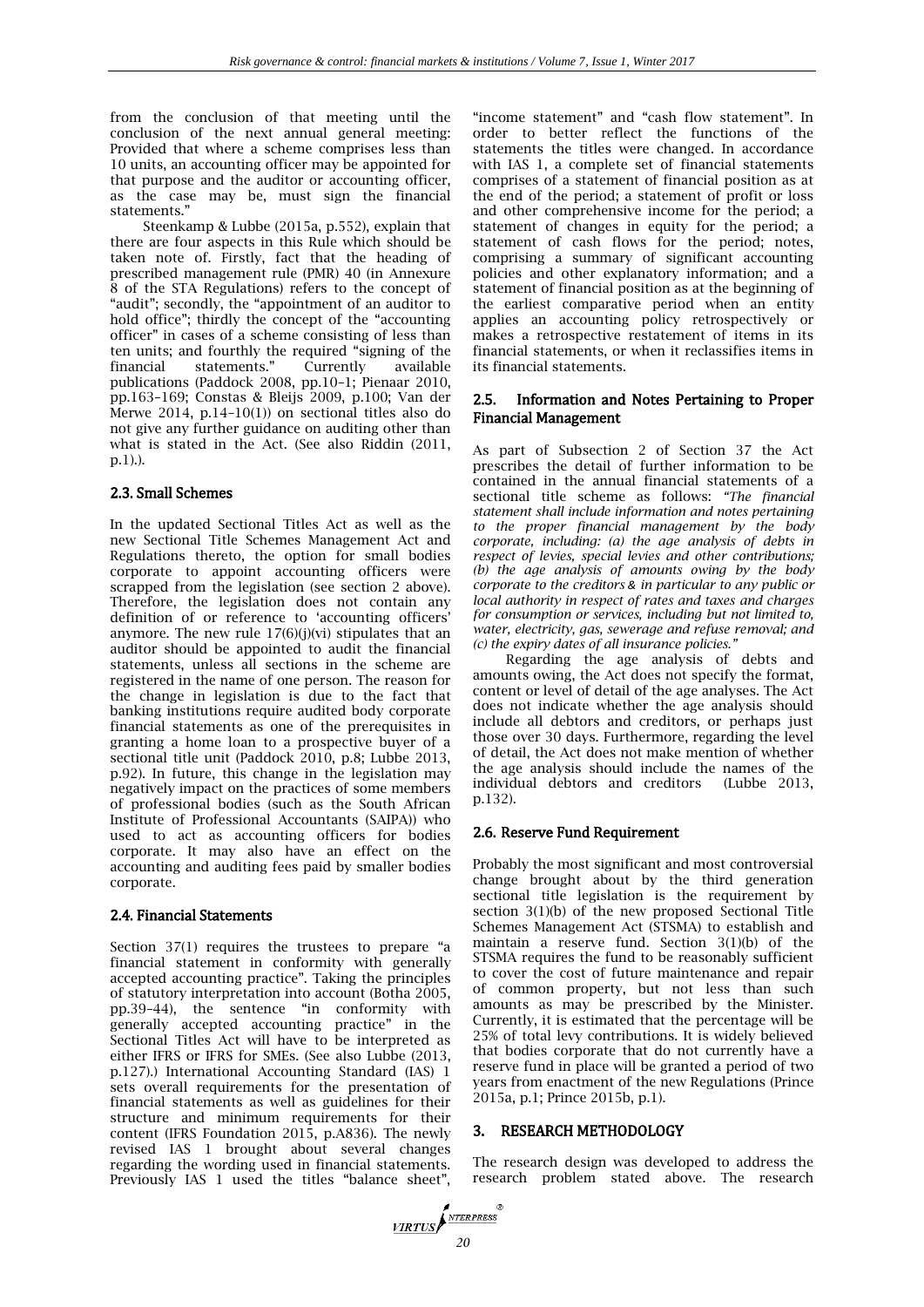consists of a brief literature study, followed by a quantitative empirical study. The literature study in this article commenced with detailed searches done by research specialists at the academic libraries at the Central University of Technology, Free State and the University of the Free State as well as the Archive for Contemporary Affairs at the University of the Free State. The searches identified various possible literature sources, including books, articles, theses, dissertations, internet sources and professional and institutional publications.

Flowing from the literature study, a quantitative research strategy was followed, by way of an analysis of the annual financial statements and audit reports thereto of bodies corporate over a period of two years. Two large municipalities from the Free State Province were selected for field visits, namely Mangaung Metropolitan Municipality (the "larger" Bloemfontein) and Matjhabeng Local Municipality (the "larger" Welkom). Mangaung Metropolitan Municipality has a diverse population and is home to two universities. The economy is strongly driven by the government sector and very active estate and construction activities (Statistics South Africa 2011a, p.1). The economy of Matjhabeng Local Municipality is largely driven by the mining sector, a sector which has seen a steady decline in recent years (PwC 2014, p.7). According to Statistics South Africa, more than a third of the Matjhabeng Local Municipality population is unemployed, discouraged work seekers (Statistics South Africa 2011b, p.1). The latest available statistics indicate that the Mangaung Metropolitan Municipality includes the cities of Bloemfontein, Mangaung and Thaba Nchu. The municipality has a total population of 747 431, with 231 921 households, an average household size of 3.1 people per household, and a population density of 119 persons per square kilometre. The municipality had a population growth rate of 1.47% between 2001 and 2011 (Statistics South Africa 2011a, p.1). The major cities in Matjhabeng Local Municipality are Allanridge, Hennenman, Odendaalsrus, Ventersburg, Virginia and Welkom. The municipality has a total population of 406 461, with 123 195 households, an average household size of 3.1 people per household, and a population density of 79 persons per square kilometre. The municipality had a population growth rate of -0.04% between 2001 and 2011.

According to the Department of Rural Development and Land Reform, there were 3 207 sectional title schemes registered in Mangaung Metropolitan Municipality and134 sectional title schemes in Matjhabeng Local Municipality at the end of 2015. Due to the difficulty of gathering a sample of annual financial statements and audit reports of bodies corporate stretching over an uninterrupted period of at least three years, a non-probability sampling technique was chosen, and the sample was selected by way of convenience sampling.

A sample of 50 sets of annual financial statements including audit reports thereto was selected at random, covering a period of two years for bodies corporate in each of the two identified municipal areas in South Africa. The financial statements and accompanying audit reports are for the financial years ending 2014 and 2015. Since the 2014 financial statements also have figures for the comparative financial year (2013), the data of three financial years were available for analysis. The financial statements were obtained as follows: 50 statements for Mangaung for 2014, 50 for Mangaung for 2015, 50 for Matjhabeng for 2014 and 50 for Matjhabeng for 2015. This added up to a total of 200 annual financial statements with accompanying audit reports. These annual financial statements with the accompanying audit reports were obtained from several of the managing agents and audit firms who participated in the larger study. The sample of the annual financial statements selected covers a variety of bodies corporate and includes: residential bodies corporate, small (fewer than 10 units) town house complexes, medium (between 10 and 50 units) town house complexes, large (more than 50 units) town house complexes; small (fewer than 10 units) blocks of flats; medium (between 10 and 50 units) blocks of flats; large (more than 50 units) blocks of flats; and combined bodies corporate (residential and commercial units in one scheme).

Furthermore, the sample was selected so as to include financial statements and audit reports drawn up and audited by a number of different accounting and auditing practitioners. All the financial statements obtained were captured and analysed in Excel spreadsheets. The financial statements were summarised according to the main income and expense categories as well as important sections in the accompanying notes to the financial statements. Certain components of the audit reports were also analysed. Various forms of analysis were conducted on the selected annual financial statements and accompanying audit reports, in line with the purpose of this article which is, amongst others, to identify, amongst others, trends, deficiencies in reporting and possible norms for the sectional title industry.

## 4. RESEARCH RESULTS

## 4.1. Introduction

As part of the empirical study, various forms of analysis were conducted on the selected annual financial statements and accompanying audit reports, the purpose of which is to identify, amongst others, trends, deficiencies in reporting and possible norms for the sectional title industry. As mentioned in section 4 above, a distinction was made between small (consisting of fewer than 10 units), medium (between 10 and 50 units) and large (more than 50 units) schemes. For the total sample of 200 sets of financial statements of bodies corporate over a period of three years (50 for Mangaung for 2014 as well as for 2015, and 50 for Matjhabeng for 2014 as well as for 2015), the annual financial statements were analysed. For Mangaung, 4 schemes were classified as small (consisting of fewer than 10 units), 44 were classified as medium (between 10 and 50 units) and 2 schemes were classified as large (more than 50 units). For Matjhabeng, 22 schemes were classified as small (consisting of fewer than 10 units), 27 were classified as medium (between 10 and 50 units) and 1 schemes was classified as large (more than 50 units). For the calculation of the average amounts of the different sized schemes, the total amounts of all the sets of financial statements in the sample for a specific size were added up on a

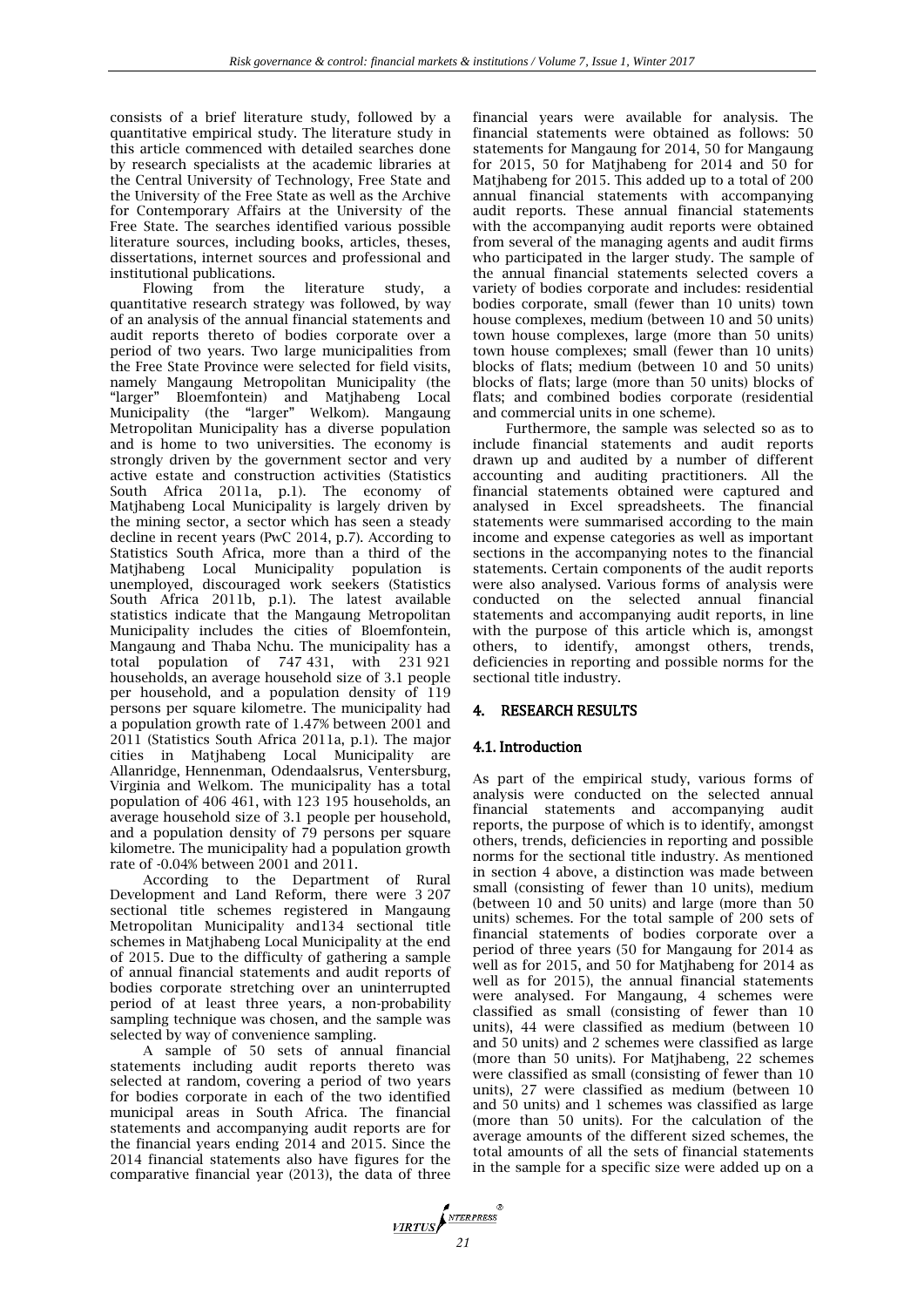line by line basis per year and then divided by the number of schemes for the size.

## 4.2. Audit Reports

For the sample of 100 sets of annual financial statements inspected for 2014, 74 had a "Report of the Independent Auditor" attached (49 in Mangaung and 25 in Matjhabeng), while 26 had accounting officer reports attached (1 in Mangaung and 25 in Matjhabeng). In 2015, 76 of the 100 annual financial statements had a "Report of the Independent Auditor" (49 in Mangaung and 27 in Matjhabeng), whereas 24 had accounting officer reports attached (1 in Mangaung and 23 in Matjhabeng). From all the audit reports analysed, 7 bodies corporate received a qualified audit report in 2014 as well as in 2015. All 7 of the bodies corporate were situated in Matjhabeng, and the bodies corporate received a qualified audit report for stating that the entities were not going concerns.

From 100 the audit reports analysed for 2014, 52 bodies corporate (49 in Mangaung and 3 in Matjhabeng) had an emphasis of matter paragraph in the audit report, and in 2015, 54 (49 in Mangaung and 5 in Matjhabeng) bodies corporate had an emphasis of matter paragraph. The specific bodies corporate received an emphasis of matter for not complying with International Financial Reporting Standards. (See also the findings of Steenkamp & Lubbe (2015a, p.555).)

#### 4.3. Format of Financial Statements and Supplementary Information

For the sample of 100 sets of annual financial statements for 2014 and 2015, all the financial statements comprised of an income statement, balance sheet and notes to the financial statements. All of the financial statements for Mangaung and Matjhabeng still used the "old" wording of "income statement" and "balance sheet" instead of the wording "statement of profit or loss and other comprehensive income" and "statement of financial position". None of the body corporate financial statements included a statement of changes in equity or a statement of cash flows for the period.

Financial statements of bodies corporate often contain supplementary information over and above the standard contents. Supplementary information can include items such as an explanation of audit fee provision, a debtors age analysis, creditors age analysis, expiry dates of insurance policies, information regarding changes to the rules of the complex, or a statement regarding the solvency of the body corporate. Three of these items, namely the age analysis of debts, age analysis of amounts owing, and expiry dates of insurance policies are specifically required in subsection 2 of Section 37 of the original Sectional Titles Act. (See also section 5.2 for the specific items.)

For the 2014 as well as the 2015 financial year, 47 of the 100 annual financial statements (all 47 in Mangaung) indicated the expiry dates of the insurance policies as required by the Sectional Titles Act (STA) in the supplementary information to the financial statements. In 2014, 48 of the 100 annual financial statements (all 48 being for schemes from Mangaung) contained a debtors age analysis, and in 2015, 45 of the 100 annual financial statements (all 45 being schemes from Mangaung) contained a debtors age analysis as required by the Sectional Titles Act. In 2014 as well as in 2015, the 50 annual financial statements from Mangaung all contained creditors age analyses and information on the changes to the rules of the complexes. None of the required information was available in the Matjhabeng annual financial statements.

All of the 100 annual financial statements for 2014 and 2015 contained some form of supplementary information, albeit not the specific information required by the STA. However, according to the audit reports, the supplementary information of only 27 reports (3 for Mangaung and 24 for Matjhabeng) were audited for the 2014 financial year. For the 2015 financial year, the supplementary information of only 34 reports (8 for Mangaung and 26 for Matjhabeng) were audited. In these cases, the line *"as set out on pages xx to xx"* in the audit report included the page numbers containing the supplementary information. Further inspection of the above indicated that in many instances the audit reports used seemed to be a template that was copied and pasted from one year to the next. This sometimes resulted in the line *"as set out on pages xx to xx"* in the audit report to be exactly the same from year to year, even though the page numbers did not stay the same. The problem with this is that it may cause the reader of the audit report to make the assumption that the supplementary information was audited, when it was not the case, or vice versa.

## 4.4. Audit Fees

An analysis of audit fees revealed that for Mangaung the average audit fee per unit amounted to R100.03 in 2013, R104.64 in 2014, and R118.00 in 2015. There was an increase of 4.61% from 2013 to 2014 and an increase of 12.77% from 2014 to 2015. For Matihabeng the average audit fee per unit amounted to R137.40 in 2013, R159.14 in 2014 and R168.14 in 2015. This is an increase of 15.82% from 2013 to 2014 and an increase of 5.66% from 2014 to 2015. The average audit fee per unit in Matjhabeng was 37.36% higher than in Mangaung in 2013, 52.48% higher in 2014 and 42.49% higher in 2015. Furthermore, in Mangaung, audit fees of sectional title schemes made up 2.06% of total expenses in 2013, 1.20% in 2014 and 1.22% in 2015. In Matjhabeng, the percentage was somewhat higher, with audit fees accounting for 1.75%, 1.74% and 1.81% of total expense.

## 4.5. Small Scheme Audits

In section 5.3 it was mentioned that for schemes with fewer than 10 units, an accounting officer may be appointed instead of an auditor. Therefore, from the sample, 4 schemes in Mangaung and 22 schemes in Matjhabeng had the option of appointing an accounting officer. During 2014 as well as 2015, 1 of the 4 (25%) small schemes in Mangaung made use of the services of an accounting officer, while the remaining 3 (75%) appointed an auditor. It was not the same scheme for both years. The one for 2014 switched back to an auditor in 2015, and during 2015, one scheme switched from an auditor to an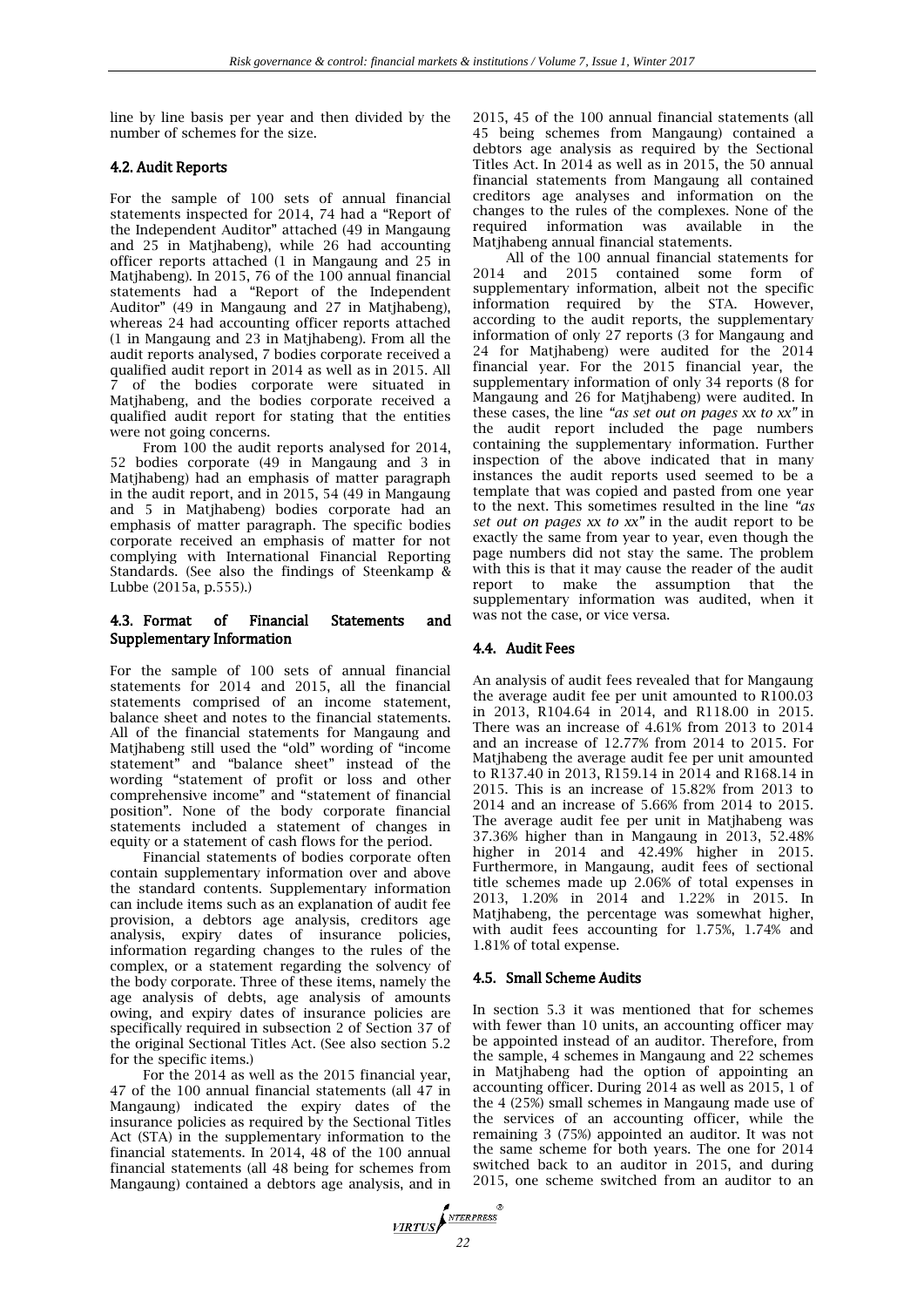accounting officer. During 2014, 21 of the 22 (95%) small schemes in Matjhabeng used the services of an accounting officer, while the remaining 1 (5%) used the services of an auditor. In 2015, 20 of the 22 (91%) schemes appointed an accounting officer, with the remaining 2 (9%) using the services of an auditor. One of the schemes who made use of an accounting officer in 2014 moved over to an auditor in 2015.

Further analysis revealed differences in average audit fees per scheme and unit between small, medium and large schemes, with the most significant difference in small schemes. In Mangaung, the average audit fee per unit for a small scheme amounted to R433.70 (2013), R330.74 (2014) and R363.15 (2015). The reason for the sharp decline in average audit fee per unit was that, in 2014, one of the sectional title schemes in the sample changed their auditing service provider to a practitioner that was more affordable. In Matjhabeng the average audit fee per unit for a small scheme was R143.49 (2013), R157.40 (2014) and R174.47 (2015). The difference is attributable to the fact that, as mentioned above, the majority of the small schemes in Matjhabeng used the services of an accounting practitioner to simply compile the financial statements, whereas in Mangaung, the majority of the small schemes had their financial statements audited. In future, this change in the legislation may negatively impact on the accounting and auditing fees paid by smaller bodies corporate.

## 4.6. Analysis of Expenses

Corresponding to the concern of L. Lubbe (2013, pp.137–138), it was observed during the summarising of the financial statements that many of the financial statements contained a line item called "other" on the face of the income statement, which was usually quite large. In the summarised financial statements of Mangaung the line item "other" accounted for 22.96% of the total average expenses in 2013, 28.34% in 2014 and 25.89% in 2015. For Matjhabeng the line item "other" accounted for 14.62% of the total average expenses in 2013, 14.57% in 2014 and 15.23% in 2015. Even though individual amounts may not be material in nature and magnitude allocating a large portion of expenses to a non-descriptive line item such as "other" is not necessarily in accordance with good, transparent accounting practices and does not comply with the qualitative characteristic of faithful representation (IFRS Foundation 2014, pp.1–3). In some cases, though, the amounts were detailed in the notes to the financial statements.

Analysis of the total average expenses of the total sample revealed that for Mangaung, except for the line item "other", the six largest expenses were repairs and maintenance, insurance, water and electricity, management fees, audit/accounting fees and bank charges. For Mangaung, these six expenses accounted for a total of 74.71% (2013), 68.62% (2014) and 71.20% (2015) of total expenses. For Matjhabeng the six largest expenses, except for the line item "other", were identified as repairs and maintenance, insurance, water and electricity, management fees, audit/accounting fees and rates and taxes. These six expenses accounted for a total of 84.28% (2013), 84.63% (2014) and 84.13% (2015) of total expenses.

For the total sample of both Mangaung and Matjhabeng, repairs and maintenance were by far the largest single expense at 40.06% (2013), 26.25% (2014) and 33.85% (2015) of average total expenses for Mangaung and 12.61% (2013), 17.15% (2014) and 16.34% (2015) for Matjhabeng. For Mangaung, the average annual total repairs and maintenance expense per scheme amounted to R95,938.82 (2013), R62,851.02 (2014) and R81,060.78 (2015). For Matjhabeng, the average annual total repairs and maintenance expense per scheme amounted to<br>R30,191.14 (2013), R41,076.22 (2014) and R30,191.14 (2013), R41,076.22 (2014) and R39,129.62 (2015). The very large repairs and maintenance expense in 2013 for Mangaung was influenced by one of the large schemes doing extensive maintenance on their elevator systems.

Insurance, water and electricity and management fees were the second, third and fourth largest expenses in both Mangaung and Matjhabeng. For the financial statements analysed, the expenses for water and electricity were shown as a combined total amount on the financial statements and were not indicated separately. For Mangaung, insurance accounted for 14.14% of total expenses (R33,864.43) (2013), 15.12% (R36,216.29) (2014) and 16.33% (R39,114.45) (2015), water and electricity for 10.71% of total expenses (R25,649.77) (2013), 11.20% (R26,822.39) (2014) and 10.80% (R25,867.04) (2015), and management fees for 8.44% of total expenses (R20,214.20) (2013), 9.22% (R22,077.98) (2014) and 10.01% (R23,979.87) (2015). For Matjhabeng, insurance accounted for 11.60% of total expenses (R27,776.57) (2013), 12.48% (R29,875.96) (2014) and 13.63% (R32,650.22) (2015), water and electricity for 11.92% of total expenses (R28,535.87) (2013), 12.72% (R30,457.28) (2014) and 12.33% (R29,524.21) (2015), and management fees for 3.39% of total expenses (R8,109.10) (2013), 3.93% (R9,419.28) (2014) and 4.40% (R10,545.54) (2015). For Mangaung as well as Matihabeng, the fifth largest expense was audit/accounting fee which was already discussed above. The sixth largest expense for Mangaung was bank charges at 0.30% of total expenses (R714.08) (2013), 0.25% (R642.85) (2014) and 0.26% (R624.40) (2015). The sixth largest expense for Matjhabeng was rates and taxes, amounting to 0.94% of total expenses (R2243.40) (2013), 0.93% (R2,233.57) (2014) and 0.88% (R2,511.98)

# 4.7. Levies

The analysis of the total average income for the total sample indicated that levies were the largest single contributing factor to total average income. Expressed in rand terms, total average levies for Mangaung amounted to R230,438.30 per scheme in 2013, R245,263.60 in 2014 and R268,169.87 in 2015. Expressed in rand terms, total average levies for Matjhabeng amounted to R126,225.28 per scheme in 2013, R137,930.83 in 2014 and R143,382.36 in 2015. Expressed in rand per unit, the average levy per unit for Mangaung was R7,447.29 in 2013, R7,974.21 in 2014 and R8,407 in 2015. The average levy per unit for Matjhabeng amounted to R8,103.87 in 2013, R8,643.38 in 2014 and R9,299.57 in 2015. From the above it is evident that there was a general increasing trend in total average levies from 2013 to 2015. Furthermore, in rand terms levies were 8.82% higher in Matjhabeng than in Mangaung in 2013,

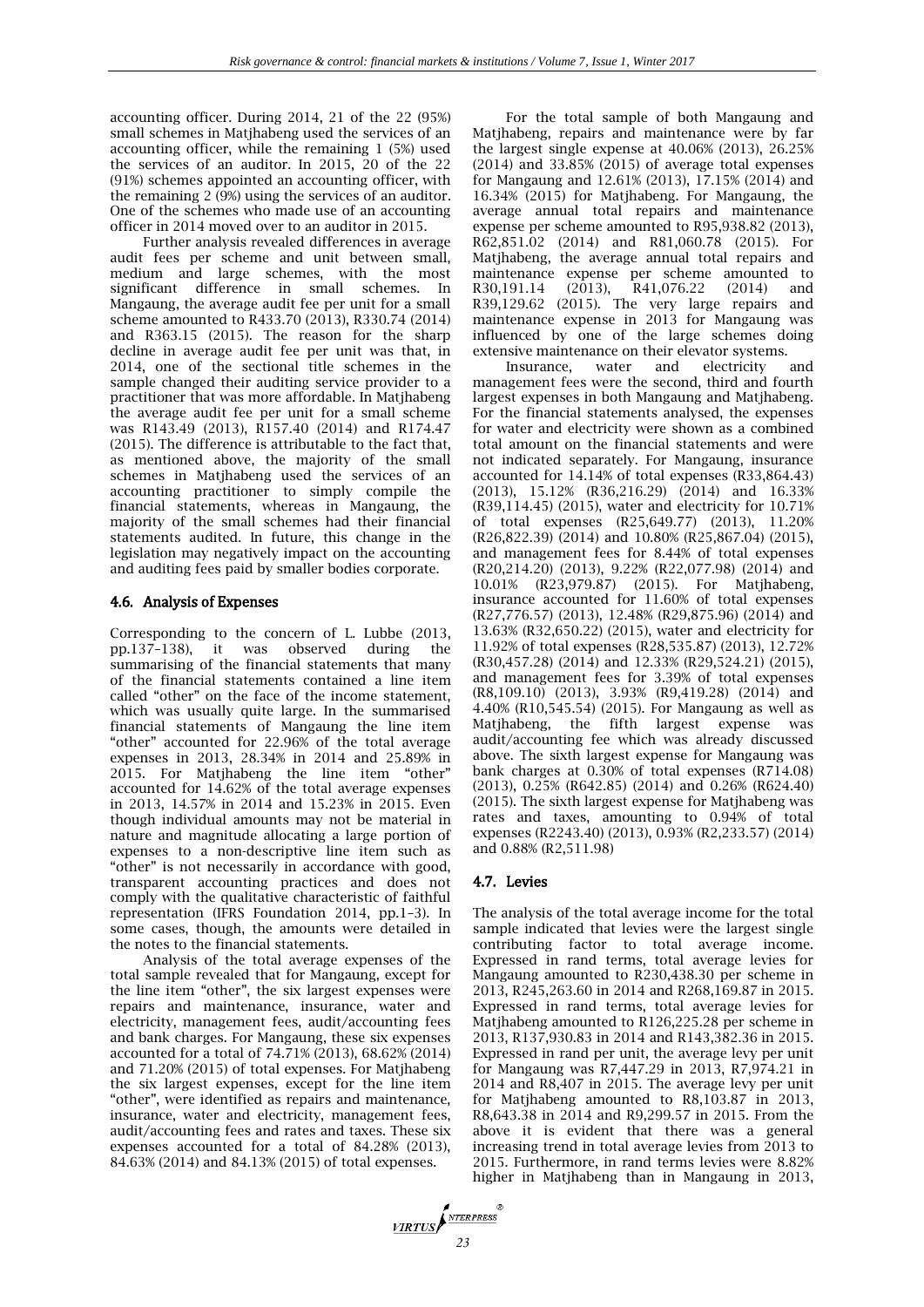8.39% higher in Matjhabeng in 2014 and 10.61% higher in Matjhabeng in 2015.

A further interesting observation relating to levies relates to the sizes of the schemes analysed. The levy per unit in Mangaung amounted to R10,234.07 (2013), R10,763.99(2014) and R10,985.92 (2015) for small schemes, R7,552.68 (2013), R8,088.89 (2014) and R8,519.77 (2015) for medium schemes and R6,799.54 (2013), R7,293.35 (2014) and R7,755.43 (2015) for large schemes. This means that levies in small schemes were 37.42% more expensive than the average levy in Mangaung in 2013, 34.98% more expensive in 2014 and 30.67% more expensive in 2015. The levies for medium schemes in Mangaung were only 1.42% more expensive than the average levy in 2013, 1.44% higher in 2014 and 1.34% higher in 2015. For the large schemes the levies were 8.7% lower than the average in 2013, 8.54% lower in 2014, and 7.75% lower in 2015. The levy per unit in Matjhabeng amounted to R8,490.96 (2013), R9,618.16 (2014) and R10,351.41 (2015) for small schemes, R8,003.34 (2013), R8,513.98 (2014) and R9,166.06 (2015) for medium schemes and R7,123.93 (2013), R7,755.21 (2014) and R7,947.21 (2015) for large schemes. This means that levies in small schemes were 4.78% more expensive than the average levy in Matjhabeng in 2013, 11.28% more expensive in 2014 and 11.31% more expensive in 2015. The levies for medium schemes in Matjhabeng were 1.24% lower than the average levy in 2013, 1.43% lower in 2014 and 1.44% lower in 2015. For the large schemes the levies were 12.09% lower than the average in 2013, 10.28% lower in 2014, and 14.54% lower in 2015. It is therefore evident that measured in rand per unit, it is significantly more expensive to stay in a small sectional title scheme.

#### 4.8. Receivables

Despite the current economic recession, the schemes did not write off large amounts of bad debt. The average schemes in Mangaung had a bad debt expense of zero in 2013, R809.12 in 2014, and once again zero in 2015. For Matjhabeng, bad debt expenses amounted to R349.16 in 2013, R207.96 in 2014 and zero in 2015. The average receivables collection period in Mangaung showed an increase from 25.58 days in 2013 to 33.26 days in 2014 and 38.15 days in 2015. The average receivables collection period in Matjhabeng showed no specific trend with 36.39 days in 2013, 38.47 days in 2014 and 24.58 days in 2015.

#### 4.9. Reserve Funds

The average reserve funds of schemes in Mangaung showed an increasing trend over the three-year period, amounting to R41,595.29 in 2013, R66,212.91 in 2014 and R90,522.18 in 2015. The average reserve funds of schemes in Matjhabeng also showed an increasing trend over the three-year period, amounting to R51,305.08 in 2013, R52,925.53 in 2014 and R57,877.21 in 2015. Further analysis indicated that at the end of 2015, 7 of the 50 schemes in Mangaung did not have the required 25% of their annual levies available as reserve funds. In Matjhabeng, 11 of the 50 schemes did not have the required 25% of annual levies available in a reserve fund at the end of 2015.

#### 5. CONCLUSIONS

A number of observations were made from the research findings. Many bodies corporate receive emphasis of matter paragraphs in their audit reports, relating to the fact that the body corporate financial statements due not comply with International Financial Reporting Standards. It was also found that most bodies corporate still use the "old" wording of "income statement" and "balance sheet" instead of the wording "statement of profit or loss and other comprehensive income" and "statement of financial position". Also, none of the body corporate financial statements included a statement of changes in equity or a statement of cash flows for the period. Further, many bodies corporate do not comply with the legislative requirements regarding additional information that should be included as part of the financial statements, such as age analyses of debtors and amounts owing and information on insurance policies. It was found that, in many instances audit reports seem to be a copied and pasted from one year to the next, resulting in incorrect information and references. The study identified a number of averages and percentages, specifically regarding levy income, expenses, receivables and reserve funds. Further, many bodies corporate with fewer than 10 units use the services of an accounting practitioner to simply compile the financial statements, instead of having their financial statements audited. In future, the change in the legislation that no longer allows for this practice may negatively impact on the accounting and auditing fees paid by smaller bodies corporate. Repairs and maintenance were found to be the largest single expense for bodies corporate in the sample. Also, it is evident that measured in rand per unit, levies are significantly higher in small sectional title schemes than in large schemes. Finally, many sectional title schemes do not yet have the required reserve funds available as per the new legislative requirements.

From the empirical study, a number of recommendations can be made. Firstly, the study identified a number of averages and percentages, specifically regarding levy income, expenses, receivables and reserve funds. These figures can be used as industry benchmarks, and it can be of assistance as an industry standard for owners, trustees, managing agents, auditors and accountants rendering a professional service within the sectional title industry. Secondly, the empirical study identified that many sectional title schemes do not comply with International Financial Reporting Standards. The possibility of an industry-specific accounting standard for the sectional title industry should be investigated. It is suggested that the South African Institute of Chartered Accountants (SAICA) establish a sectional title industry interest group and task them with developing such an accounting standard. Thirdly, auditing practitioners should exercise caution when using audit report template. Practitioners should ensure that only the information that was indeed audited is included in the pages indicated by the audit report, otherwise it may lead to an assumption by the reader of the audit report that the supplementary information was audited, when it was not the case, or vice versa. Finally, bodies corporate should take note of the